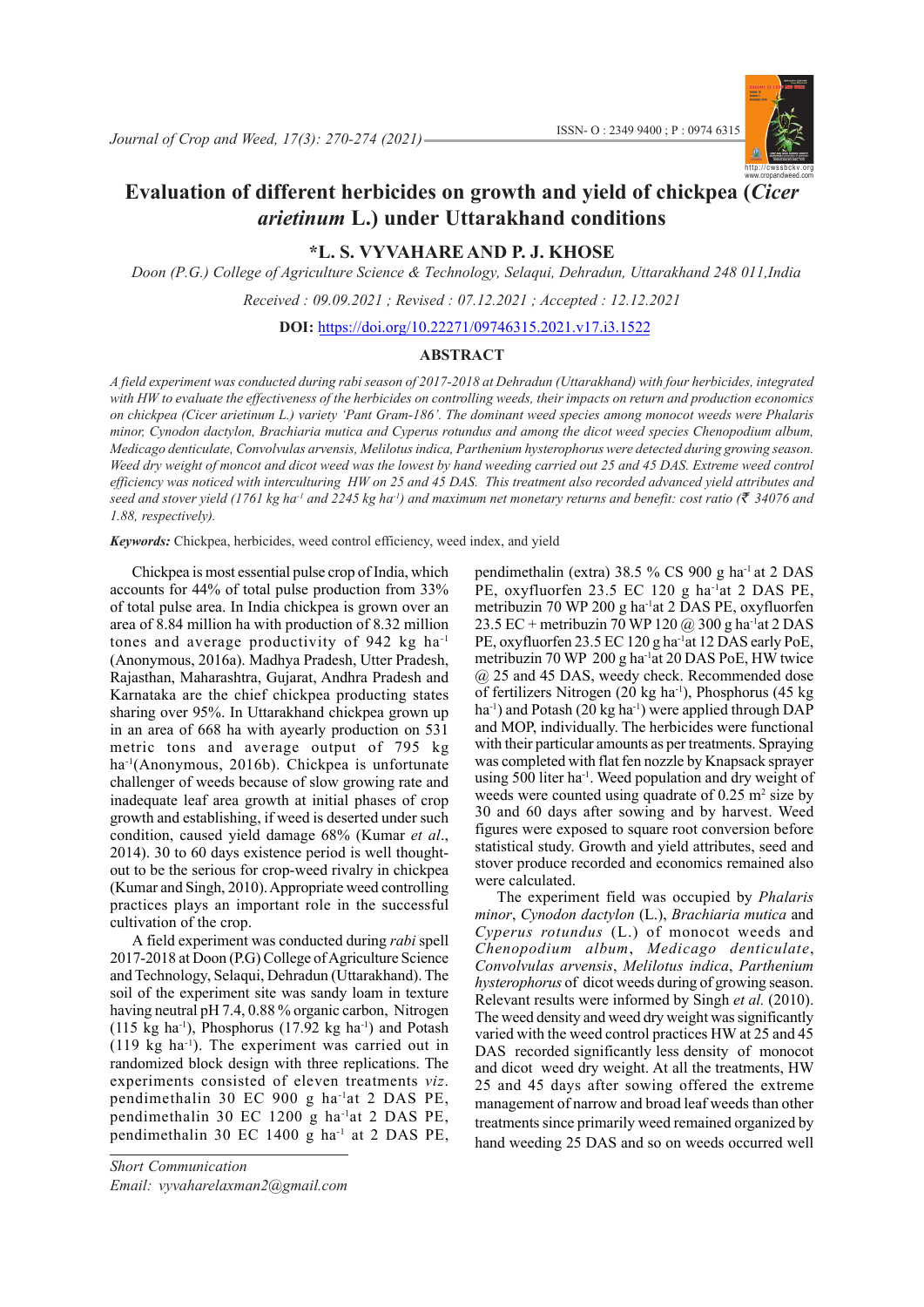| Treatment                                     |                          | Density of weeds (no. m <sup>-2</sup> ) |                       |                            |                                                                                                                                                                                                                                                                                                                                  | Dry weight of weeds $(g)$                                                                                                     |                                                                                                                                                                                                                                                                                                               |                                                           | Weed control efficiency $(%$ |               |
|-----------------------------------------------|--------------------------|-----------------------------------------|-----------------------|----------------------------|----------------------------------------------------------------------------------------------------------------------------------------------------------------------------------------------------------------------------------------------------------------------------------------------------------------------------------|-------------------------------------------------------------------------------------------------------------------------------|---------------------------------------------------------------------------------------------------------------------------------------------------------------------------------------------------------------------------------------------------------------------------------------------------------------|-----------------------------------------------------------|------------------------------|---------------|
|                                               | Monocot                  |                                         | Dicot                 |                            | Monocot                                                                                                                                                                                                                                                                                                                          |                                                                                                                               | Dicot                                                                                                                                                                                                                                                                                                         |                                                           |                              |               |
|                                               | DAS<br>౾                 | 60 DAS                                  | 30DAS                 | <b>ODAS</b>                | 30 DAS                                                                                                                                                                                                                                                                                                                           | 50 DAS                                                                                                                        | 30 DAS                                                                                                                                                                                                                                                                                                        | <b>ODAS</b>                                               | 30 DAS                       | <b>60 DAS</b> |
| Pendimethalin 30 EC 900 g/ha at 2 DAS PE      | 9.05                     | 8.49                                    | 9.04                  | 8.20                       | 1.05                                                                                                                                                                                                                                                                                                                             | 0.95                                                                                                                          | 1.98                                                                                                                                                                                                                                                                                                          | 1.94                                                      | 84.36                        | 88.00         |
|                                               | (83.00)                  | (73.00)                                 | (87.33)               | (68.00)                    |                                                                                                                                                                                                                                                                                                                                  |                                                                                                                               | (4.11)                                                                                                                                                                                                                                                                                                        | (38)                                                      |                              |               |
| Pendimethalin 30 EC 1200 g/ha at 2 DAS PE     | 12.72                    | 11.80                                   | 13.26                 | 12.57                      | $\begin{array}{c} (1.1) \\ 1.39 \\ (1.98) \end{array}$                                                                                                                                                                                                                                                                           | $\frac{0.93}{1.14}$                                                                                                           | 2.54                                                                                                                                                                                                                                                                                                          | 2.46                                                      | 81.03                        | 81.42         |
|                                               | (162.00)                 | (139.67)                                | 178.00)               | 159.00)                    |                                                                                                                                                                                                                                                                                                                                  |                                                                                                                               |                                                                                                                                                                                                                                                                                                               | (6.03)                                                    |                              |               |
| Pendimethalin 30 EC 1400 g/ha at 2 DAS PE     | 14.26                    | 12.86                                   | 14.77                 | 14.23                      | $1.69\,$                                                                                                                                                                                                                                                                                                                         |                                                                                                                               | $(6.53)$<br>2.62                                                                                                                                                                                                                                                                                              | 2.38                                                      | 69.55                        | 71.50         |
|                                               | (205.67)                 | (165.00)                                | (219.10)              | (204.00)                   | $\begin{array}{l} (3.12) \\[-4.8ex] -1.42 \\[-4.8ex] -1.12 \\[-4.8ex] -1.21 \\[-4.8ex] -1.21 \\[-4.8ex] -1.23 \\[-4.8ex] -1.23 \\[-4.8ex] -1.23 \\[-4.8ex] -1.23 \\[-4.8ex] -1.23 \\[-4.8ex] -1.23 \\[-4.8ex] -1.23 \\[-4.8ex] -1.23 \\[-4.8ex] -1.23 \\[-4.8ex] -1.23 \\[-4.8ex] -1.23 \\[-4.8ex] -1.23 \\[-4.8ex] -1.23 \\[-4$ | $\begin{array}{c} (1.33) \\ 1.48 \\ 2.20 \\ 1.37 \\ (1.90) \\ \end{array}$                                                    | (7.03)                                                                                                                                                                                                                                                                                                        |                                                           |                              |               |
| Pendimethalin (extra) $38.5\%$ CS 900 g/ha at | 14.21                    | 13.28                                   | 14.33                 |                            |                                                                                                                                                                                                                                                                                                                                  |                                                                                                                               |                                                                                                                                                                                                                                                                                                               | $(5.70)$<br>$2.55$<br>$(6.35)$                            | 73.56                        | 74.20         |
| 2 DAS PE                                      | (204)                    | (176.33)                                | (208.00)              | 13.76<br>(190.00)          |                                                                                                                                                                                                                                                                                                                                  |                                                                                                                               |                                                                                                                                                                                                                                                                                                               |                                                           |                              |               |
| Oxyfluorfen 23.5 EC 120 g/ha at 2 DAS PE      |                          | 10.85                                   |                       |                            |                                                                                                                                                                                                                                                                                                                                  |                                                                                                                               |                                                                                                                                                                                                                                                                                                               | 2.12                                                      | 81.39                        | 84.74         |
|                                               | $11.62$<br>$38.00$       | 117.00)                                 | $11.23$<br>(128.00)   | $11.04$<br>(122.00)        |                                                                                                                                                                                                                                                                                                                                  |                                                                                                                               |                                                                                                                                                                                                                                                                                                               |                                                           |                              |               |
| Metribuzin 70 WP 200 g/ha at 2 DAS PE         | $\frac{14.22}{(203)}$    | 13.63                                   | 14.93                 | 14.47                      |                                                                                                                                                                                                                                                                                                                                  | $\begin{array}{c} 1.09 \\[-4pt] (1.21) \\[-4pt] 3.05 \\[-4pt] (9.53) \\[-4pt] 0.07 \\[-4pt] (1.07) \\[-4pt] 1.16 \end{array}$ |                                                                                                                                                                                                                                                                                                               |                                                           | 42.42                        | 47.56         |
|                                               |                          | 187.00)                                 | (223.00)              | (211.00)                   |                                                                                                                                                                                                                                                                                                                                  |                                                                                                                               |                                                                                                                                                                                                                                                                                                               |                                                           |                              |               |
| Oxyfluorfen 23.5 EC + metribuzin 70 WP 120 +  |                          | 9.20                                    | 10.20                 |                            |                                                                                                                                                                                                                                                                                                                                  |                                                                                                                               |                                                                                                                                                                                                                                                                                                               |                                                           | 82.63                        | 87.00         |
| 300 g/ha at 2 DAS PE                          | (03.00)                  | (93.00)                                 | $(105.00)$<br>12.40   | $9.68$<br>(94.67)<br>11.60 |                                                                                                                                                                                                                                                                                                                                  |                                                                                                                               |                                                                                                                                                                                                                                                                                                               |                                                           |                              |               |
| Oxyfluorfen 23.5 EC 120 g/ha at 12 DAS early  | 13.95                    | $11.81\,$                               |                       |                            |                                                                                                                                                                                                                                                                                                                                  |                                                                                                                               |                                                                                                                                                                                                                                                                                                               |                                                           | 76.93                        | 83.09         |
| PoE                                           | 95.33)<br>Ë              |                                         | $(156.00)$<br>11.57   | (136.00)                   |                                                                                                                                                                                                                                                                                                                                  | $(1.38)$<br>1.06                                                                                                              | $\begin{array}{l} 1.61 \\ 2.63 \\ 3.73 \\ 4.63 \\ 5.83 \\ 6.93 \\ 7.85 \\ 7.87 \\ 8.95 \\ 7.87 \\ 7.89 \\ 7.89 \\ 7.89 \\ 7.89 \\ 7.89 \\ 7.89 \\ 7.89 \\ 7.89 \\ 7.89 \\ 7.89 \\ 7.89 \\ 7.89 \\ 7.89 \\ 7.89 \\ 7.89 \\ 7.89 \\ 7.89 \\ 7.89 \\ 7.89 \\ 7.89 \\ 7.89 \\ 7.89 \\ 7.89 \\ 7.89 \\ 7.89 \\ 7.$ | $(4.63)\n 2.77\n 2.58\n 1.58\n 2.68\n 2.33\n 2.01\n 2.01$ |                              |               |
| Metribuzin 70 WP 200 g/ha at 20 DAS PoE       | 12.70                    | $(140.00)$<br>10.72                     |                       | 10.32                      |                                                                                                                                                                                                                                                                                                                                  |                                                                                                                               |                                                                                                                                                                                                                                                                                                               |                                                           | 77.97                        | 85.95         |
|                                               | (162.00)                 | (123.00)                                | $\frac{137.00}{8.39}$ |                            | $(1.38)$<br>0.98                                                                                                                                                                                                                                                                                                                 |                                                                                                                               |                                                                                                                                                                                                                                                                                                               | $(4.11)$<br>1.14                                          |                              |               |
| HW twice $@$ 25 and 45 DAS                    | 8.18                     | 5.90                                    |                       | (107.00)                   |                                                                                                                                                                                                                                                                                                                                  | $(1.13)$<br>0.72                                                                                                              | $(5.98)$<br>1.74                                                                                                                                                                                                                                                                                              |                                                           | 87.05                        | 95.19         |
|                                               | (68.00)                  | (38.00)                                 | (73.00)               | (53.00)                    | (0.98)                                                                                                                                                                                                                                                                                                                           | $(0.53)$<br>4.27                                                                                                              |                                                                                                                                                                                                                                                                                                               | (1.35)                                                    |                              |               |
| Weedy check                                   | 4.40                     | 13.79                                   | 21.29                 | 20.27                      | 4.91                                                                                                                                                                                                                                                                                                                             |                                                                                                                               | $(3.35)$<br>4.56                                                                                                                                                                                                                                                                                              | 4.32                                                      | 0.00                         | 0.00          |
|                                               | 16.00)<br>$\overline{G}$ | 190.38)                                 | 470.00)               | (00.02)                    | 24.17)                                                                                                                                                                                                                                                                                                                           | 18.27                                                                                                                         | (1.47)                                                                                                                                                                                                                                                                                                        | 19.22                                                     |                              |               |
| $SEm(\pm)$                                    | 0.60                     | 0.68                                    | 0.68                  | 0.66                       | 0.91                                                                                                                                                                                                                                                                                                                             | 0.11                                                                                                                          | 0.14                                                                                                                                                                                                                                                                                                          | 0.13                                                      |                              |               |
| LSD(0.05)                                     | 12.89                    | 15.35                                   | 25.3                  | 27.3                       | 92.29                                                                                                                                                                                                                                                                                                                            | 96.58                                                                                                                         | 21.56                                                                                                                                                                                                                                                                                                         | 37.43                                                     |                              |               |

*Vyvahare and Khose*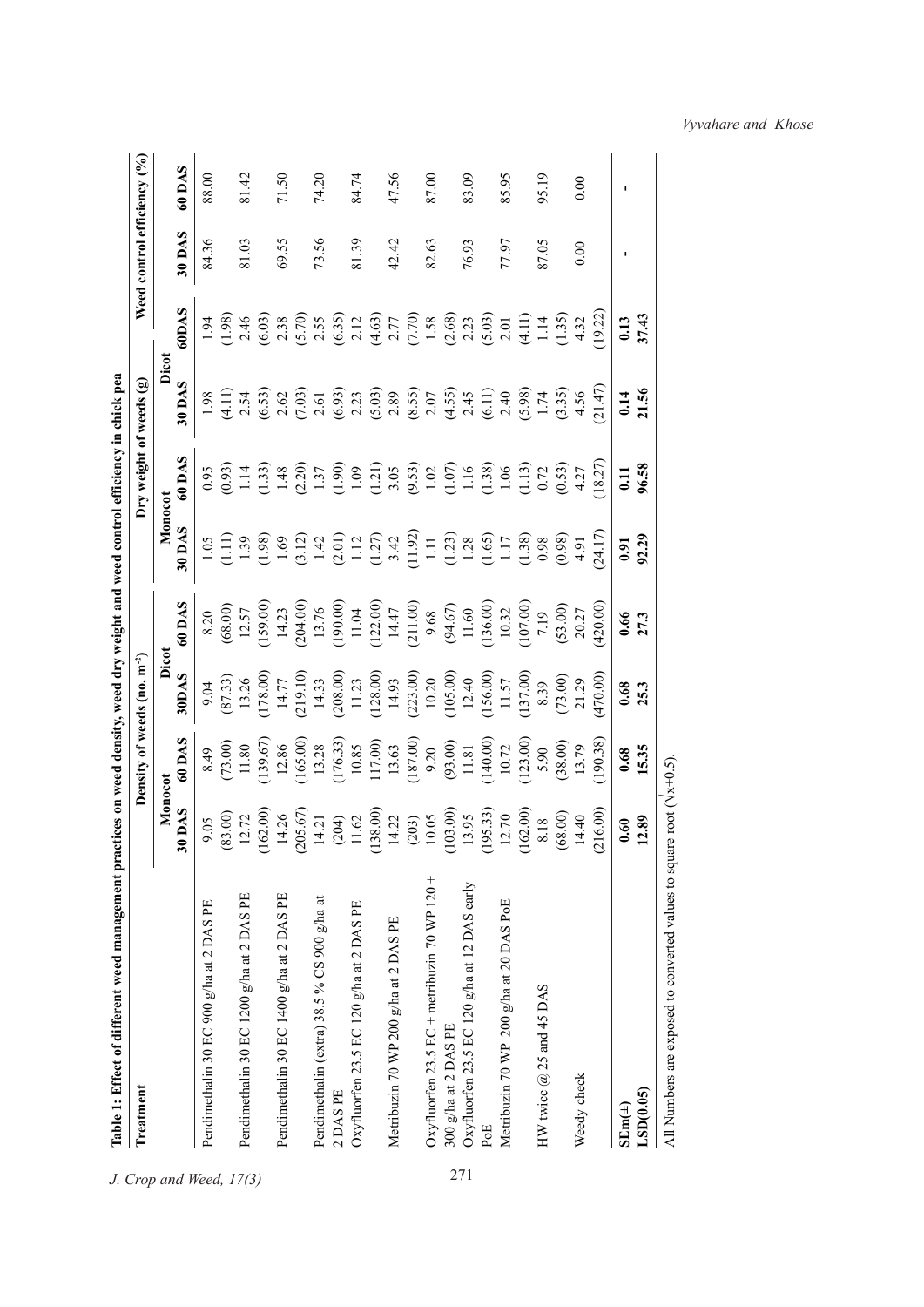| Table 2: Effect of different weed managing practices on Weed index, Plant height, Crop dry matter accumulation, number of branches, yield attributes, yield and<br>economics of chickpea |                         |                                  |                         |                                   |                                           |                                                |                                                                                                                                                                                                                                            |                                   |                                         |                              |                                          |                   |
|------------------------------------------------------------------------------------------------------------------------------------------------------------------------------------------|-------------------------|----------------------------------|-------------------------|-----------------------------------|-------------------------------------------|------------------------------------------------|--------------------------------------------------------------------------------------------------------------------------------------------------------------------------------------------------------------------------------------------|-----------------------------------|-----------------------------------------|------------------------------|------------------------------------------|-------------------|
| Treatment                                                                                                                                                                                |                         |                                  | Plant height (cm)       |                                   |                                           |                                                | Number                                                                                                                                                                                                                                     |                                   |                                         | <b>Stover</b>                |                                          | B:C               |
|                                                                                                                                                                                          | Weed<br>Index<br>(%)    | ≌                                | $\frac{60}{60}$         | $\mathbf{A}$ t                    | $rac{\text{Crop}}{\text{dry}}$            |                                                |                                                                                                                                                                                                                                            | $\frac{\text{Sed}}{\text{index}}$ | Seed<br>yield<br>(kg ha <sup>-1</sup> ) | yield<br>$(kg \, ha^{-1})$   | Net<br>profits<br>(Rs ha <sup>-1</sup> ) | ratio             |
|                                                                                                                                                                                          |                         | DAS                              |                         | harvest                           | accumulation<br>at 60 DAS<br>$\mathbf{G}$ | Number<br>of<br>branches<br>plant <sup>1</sup> | of<br>$\frac{1}{2}$<br>$\frac{1}{2}$<br>$\frac{1}{2}$<br>$\frac{1}{2}$<br>$\frac{1}{2}$<br>$\frac{1}{2}$<br>$\frac{1}{2}$<br><br>$\frac{1}{2}$<br><br><br><br><br><br><br><br><br><br><br><br><br><br><br><br><br><br><br><br><br><br><br> |                                   |                                         |                              |                                          |                   |
| Pendimethalin 30 EC 900 g/ha at 2 DAS PE                                                                                                                                                 |                         |                                  |                         |                                   | 14.13                                     |                                                |                                                                                                                                                                                                                                            |                                   | 1685                                    | 2115                         |                                          | 1.86              |
| Pendimethalin 30 EC 1200 g/ha at 2 DAS PE                                                                                                                                                | 04.30<br>37.93<br>44.34 | 21.75<br>18.24<br>16.45<br>17.12 | 48.52<br>43.50<br>42.03 | 52.75<br>47.70<br>46.91           | 09.00<br>07.93                            | 25.13<br>20.44<br>18.00                        | 47.15<br>42.55<br>38.88                                                                                                                                                                                                                    | 26.00<br>18.50<br>18.30           | 1093                                    | 1413                         | 30228<br>09261<br>04098<br>07340         | $\frac{25}{11}$   |
| Pendimethalin 30 EC 1400 g/ha at 2 DAS PE                                                                                                                                                |                         |                                  |                         |                                   |                                           |                                                |                                                                                                                                                                                                                                            |                                   | 0980                                    | 1195                         |                                          |                   |
| Pendimethalin (extra) 38.5 % CS 900 g/ha at                                                                                                                                              | 38.95                   |                                  | 42.13                   | 46.12                             | 08.88                                     | 19.00                                          | 40.49                                                                                                                                                                                                                                      | 18.50                             | 1075                                    | 1296                         |                                          | $\frac{1}{2}$     |
| 2DASPE                                                                                                                                                                                   |                         |                                  |                         |                                   |                                           |                                                |                                                                                                                                                                                                                                            |                                   |                                         |                              |                                          |                   |
| Oxyfluorfen 23.5 EC 120 g/ha at 2 DAS PE                                                                                                                                                 |                         |                                  |                         |                                   |                                           |                                                |                                                                                                                                                                                                                                            |                                   |                                         |                              |                                          |                   |
| Metribuzin 70 WP 200 g/ha at 2 DAS PE                                                                                                                                                    |                         | 18.78<br>14.52<br>20.76          | 46.50<br>41.65          | 52.95<br>44.08<br>51.40           | 13.11<br>07.67<br>13.85                   |                                                |                                                                                                                                                                                                                                            | 21.70<br>18.10<br>23.00           | 1320<br>0885<br>1510                    | 1995<br>1020<br>2095         | 21521<br>02373<br>27577                  | $\frac{50}{1.78}$ |
| Oxyfluorfen 23.5 EC + metribuzin 70 WP 120 +                                                                                                                                             | 25.04<br>49.74<br>14.25 |                                  | 49.85                   |                                   |                                           | 24.23<br>16.00<br>24.85                        | 45.13<br>37.00<br>46.50                                                                                                                                                                                                                    |                                   |                                         |                              |                                          |                   |
| 300 g/ha at 2 DAS PE                                                                                                                                                                     |                         |                                  |                         |                                   |                                           |                                                |                                                                                                                                                                                                                                            |                                   |                                         |                              |                                          |                   |
| Oxyfluorfen 23.5 EC 120 g/ha at 12 DAS early PoE                                                                                                                                         |                         |                                  |                         |                                   |                                           |                                                |                                                                                                                                                                                                                                            |                                   | 1240                                    |                              |                                          | 49                |
| Metribuzin 70 WP 200 g/ha at 20 DAS PoE                                                                                                                                                  | 29.58<br>25.44<br>00.21 | 18.84<br>19.145<br>19.185        | 43.11<br>45.95<br>50.03 | 48.33<br>50.13<br>53.178<br>37.78 | $\frac{10.70}{12.11}$                     | 21.85<br>23.88<br>25.81<br>11.81               | $43.75$<br>$44.945$<br>$49.45$                                                                                                                                                                                                             | 19.10<br>19.80<br>26.50<br>15.10  | 1313<br>1761<br>0475                    | 1520<br>1775<br>2245<br>0659 | 16846<br>20448<br>34076                  | .50               |
| HW twice $@$ 25 and 45 DAS                                                                                                                                                               |                         |                                  |                         |                                   | 14.84<br>05.00                            |                                                |                                                                                                                                                                                                                                            |                                   |                                         |                              |                                          | 1.88              |
| Weedy check                                                                                                                                                                              | 73.02                   |                                  | 34.11                   |                                   |                                           |                                                |                                                                                                                                                                                                                                            |                                   |                                         |                              | 13.15                                    | 0.59              |
| $SEm(\pm)$                                                                                                                                                                               |                         | 0.88                             | 2.09                    | 1.89                              | $\bf 0.87$                                | 1.22                                           | $\frac{1.51}{10.83}$                                                                                                                                                                                                                       | $9.63$<br>10.99                   | 61.18                                   | 94.75<br>26.9                |                                          |                   |
| LSD(0.05)                                                                                                                                                                                |                         | 11.33                            | 2.48                    | 3.6                               | 24.29                                     | 10.79                                          |                                                                                                                                                                                                                                            |                                   | 34.34                                   |                              |                                          |                   |
|                                                                                                                                                                                          |                         |                                  |                         |                                   |                                           |                                                |                                                                                                                                                                                                                                            |                                   |                                         |                              |                                          |                   |

*Evaluation of different herbicides on growth and yield of chickpea*

*J. Crop and Weed, 17(3)* 272